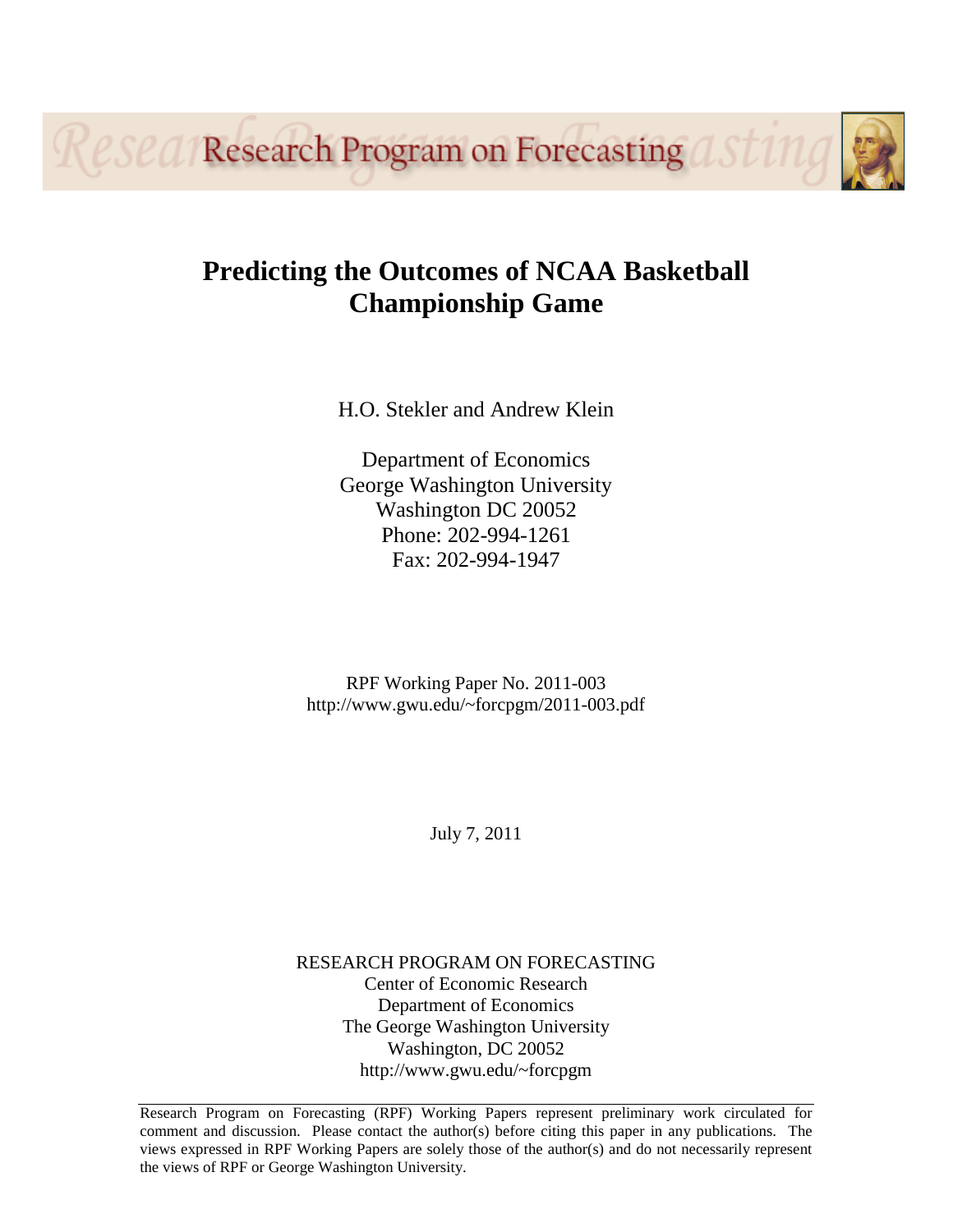## Predicting the Outcomes of NCAA Basketball Championship Games

H.O. Stekler\* [hstekler@gwu.edu](mailto:hstekler@gwu.edu)

Andrew Klein [aeklein88@gmail.com](mailto:Aeklein88@gmail.com)

Department of Economics George Washington University Washington DC 20052 Phone: 202-994-1261 Fax: 202-994-1947

\* corresponding author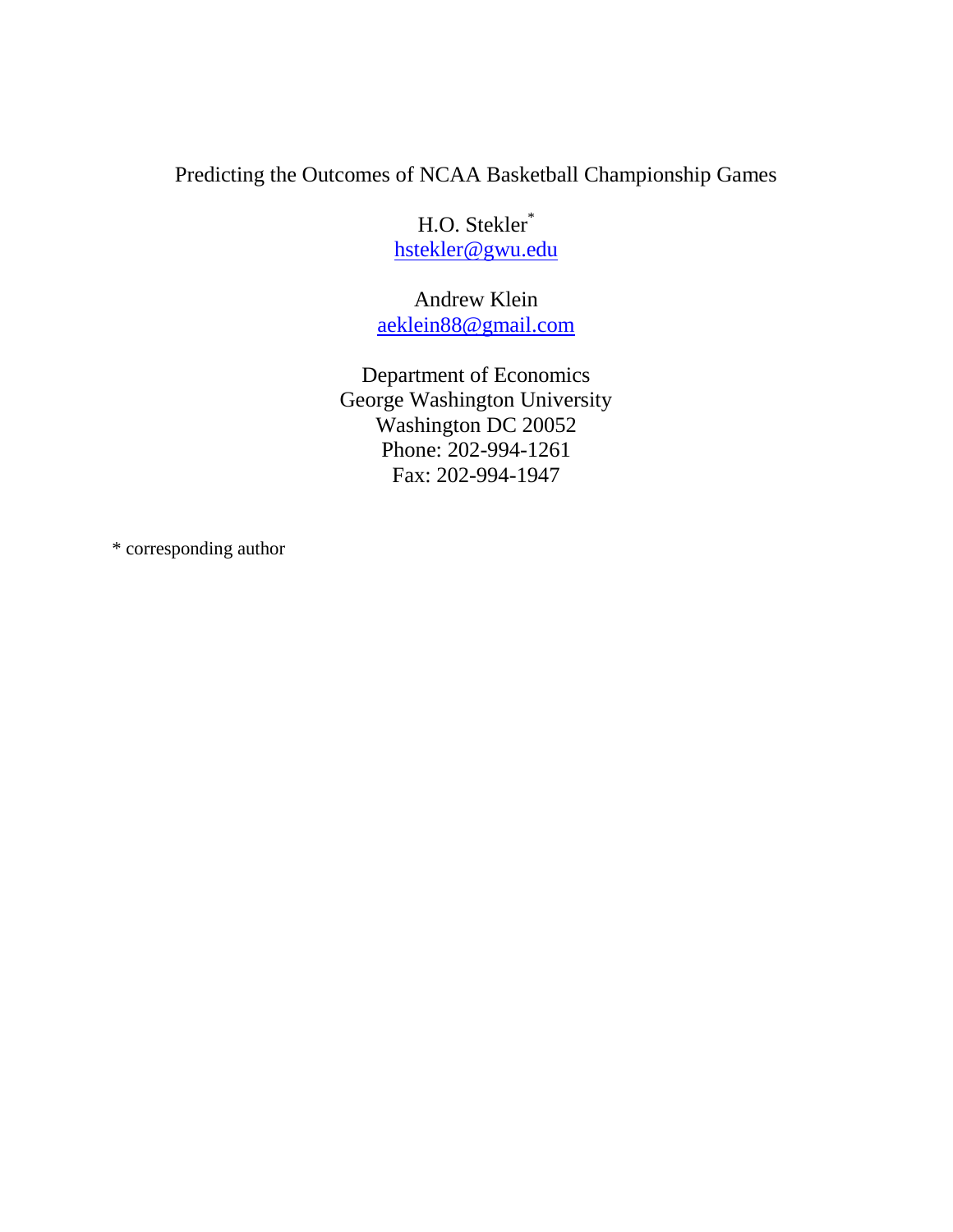## Predicting the Outcomes of NCAA Basketball Championship Games

## Abstract

This paper uses the difference in seeding ranks to predict the outcome of March Madness games. It updates the Boulier-Stekler method by predicting the outcomes by rounds. We also use the consensus rankings obtained from individuals, systems and poll. We conclude that the consensus rankings were slightly better predictors in the early rounds but had the same limitations as the seedings in the later rounds.

**Key words**: Sports forecasts, March Madness, Ranking methods, Expert forecasts, Consensus forecasts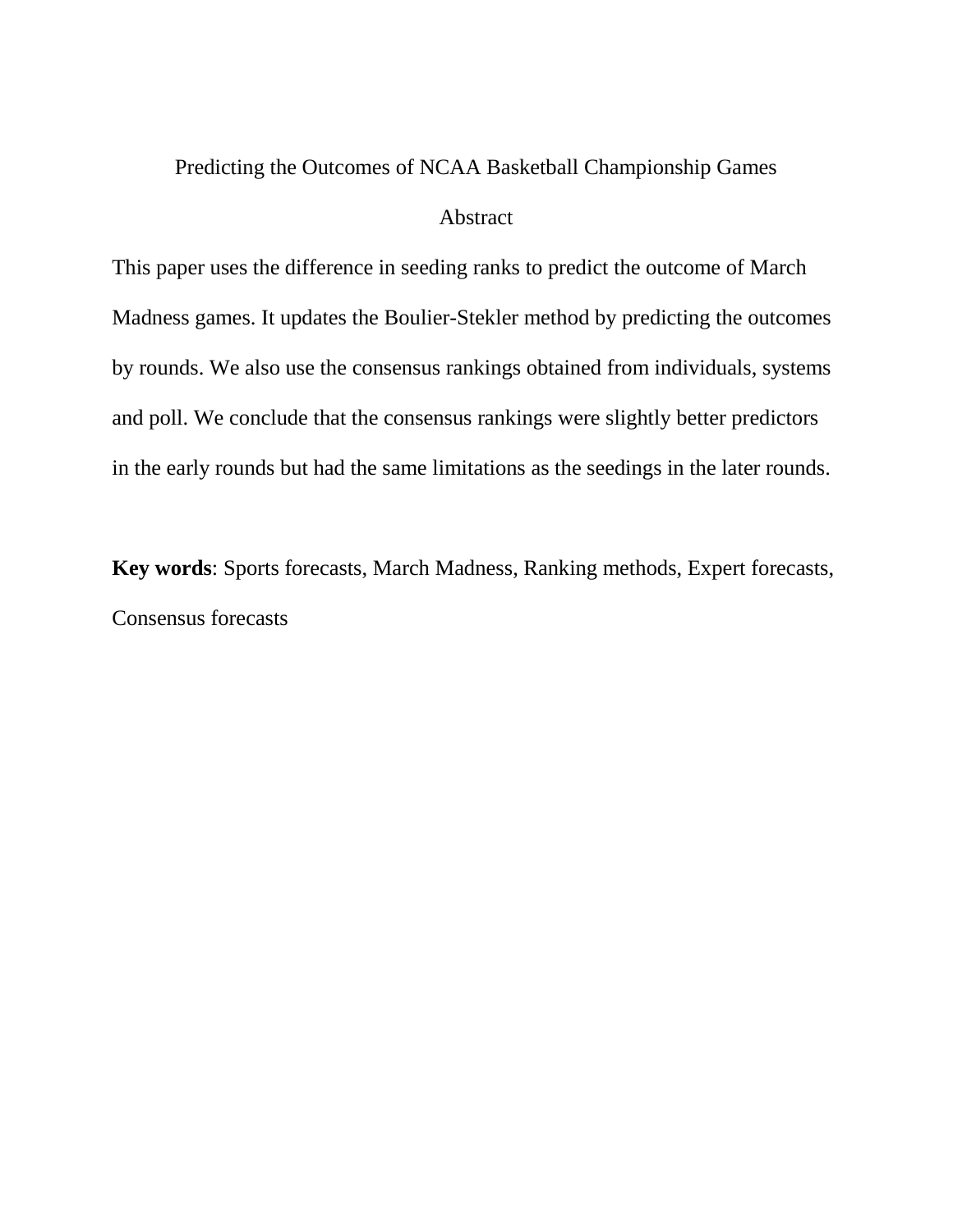#### Predicting the Outcomes of NCAA Basketball Championship Games

Every year college basketball fans participate in March Madness. They enter office pools or bet on the outcome of the 63 games that constitute the National Collegiate Athletic Association's (NCAA) basketball championship tournament. One web site indicated that billions of dollars are bet on the outcomes of games during this tournament. Moreover, Google Scholar found over 18,000 references to the term "March Madness Betting". Not all of these references are relevant to economics, but at least some include optimal betting strategies, e.g. Metrick, 1995; Kaplan and Garstka, 2001; Clair and Letscher, (2007). So it is no surprise that there has been interest in methods for forecasting the outcomes of these games.

A variety of statistical methods have been used to forecast which team should win each game. Although there are many other approaches, one forecasting procedure is to use rankings based on the seeds of the teams as determined by the NCAA committee and to always select the team that has the better seeding. Boulier and Stekler (1999) showed that between 1985 and 1995 the higher-ranked men's basketball team beat lower-ranked opponents 73.5% of the time. There are three reasons to explore this approach further.

First, as we explain below, this method has limitations. Given the nature of the NCAA tournament (which will be explained below), this methodology can only be used to predict the outcomes of the first four (of six) rounds of the tournament. It can not be used in forecasting winners among the Final Four teams. Second, this method may be successful in some rounds of the tournament but not in others. Thus we explore the forecasting accuracy of this method by the rounds of the tournament. Finally, an entirely new data set that yields a different set of rankings is available to make forecasts about the outcomes of these games. These data are obtained from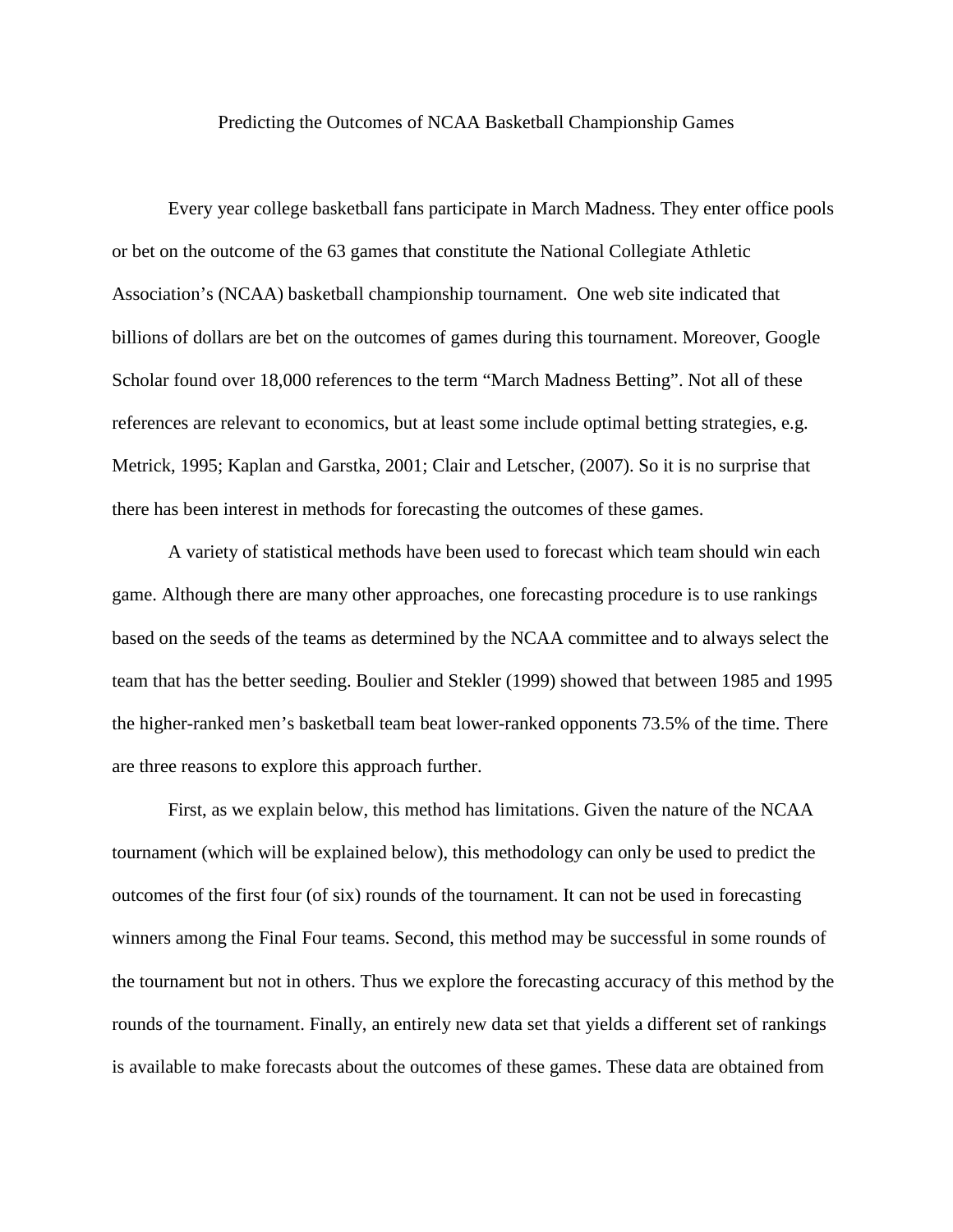an average of the teams' rankings of 29-45 (depending upon the year) individuals, systems, and polls. Predictions that could be obtained from these data have never previously been analyzed. Moreover, this approach can be applied to all six rounds of the tournament. In addition to being available for all six rounds, these consensus rankings may have a valuable forecasting characteristic. The macroeconomic forecasting literature has shown that the mean of a set of predictions is usually more accurate than any one given estimate. Thus, the difference in the consensus rankings may be more accurate than the difference in seeds, which is the ranking establ[i](#page-13-0)shed by the NCAA committee.<sup>1</sup>

This paper updates the procedures of Boulier and Stekler to the period 2003-2010, including an analysis of the results by round, and determines whether the consensus rankings contain any information that is not already embodied in the seedings. The next section describes the structure of the NCAA tournament and is followed by a data and methodology section. This is followed by a discussion of the results and conclusions.

I. The Structure of the NCAA Tournament

Since 1985 the NCAA tournament has consisted of 64 teams.<sup>[ii](#page-13-1)</sup> These teams are divided into four groups (regions) of 16 teams each. Within each region the teams are ranked 1 through 16, and in the first round the best team (ranked 1) plays the lowest-ranked team. The Number 2 plays Number 15, etc. Since this is a single elimination tournament, the winner plays in the second round; the loser goes home. If the difference in seedings yielded perfect forecasts, in the second round Number 1 would play Number 8 etc.<sup>[iii](#page-13-2)</sup> It is thus possible to determine whether the difference in rankings has predictive value.

This process continues through two more rounds, yielding four regional winners (the Final Four) who then play two more rounds to determine the Nation Champion. The seedings in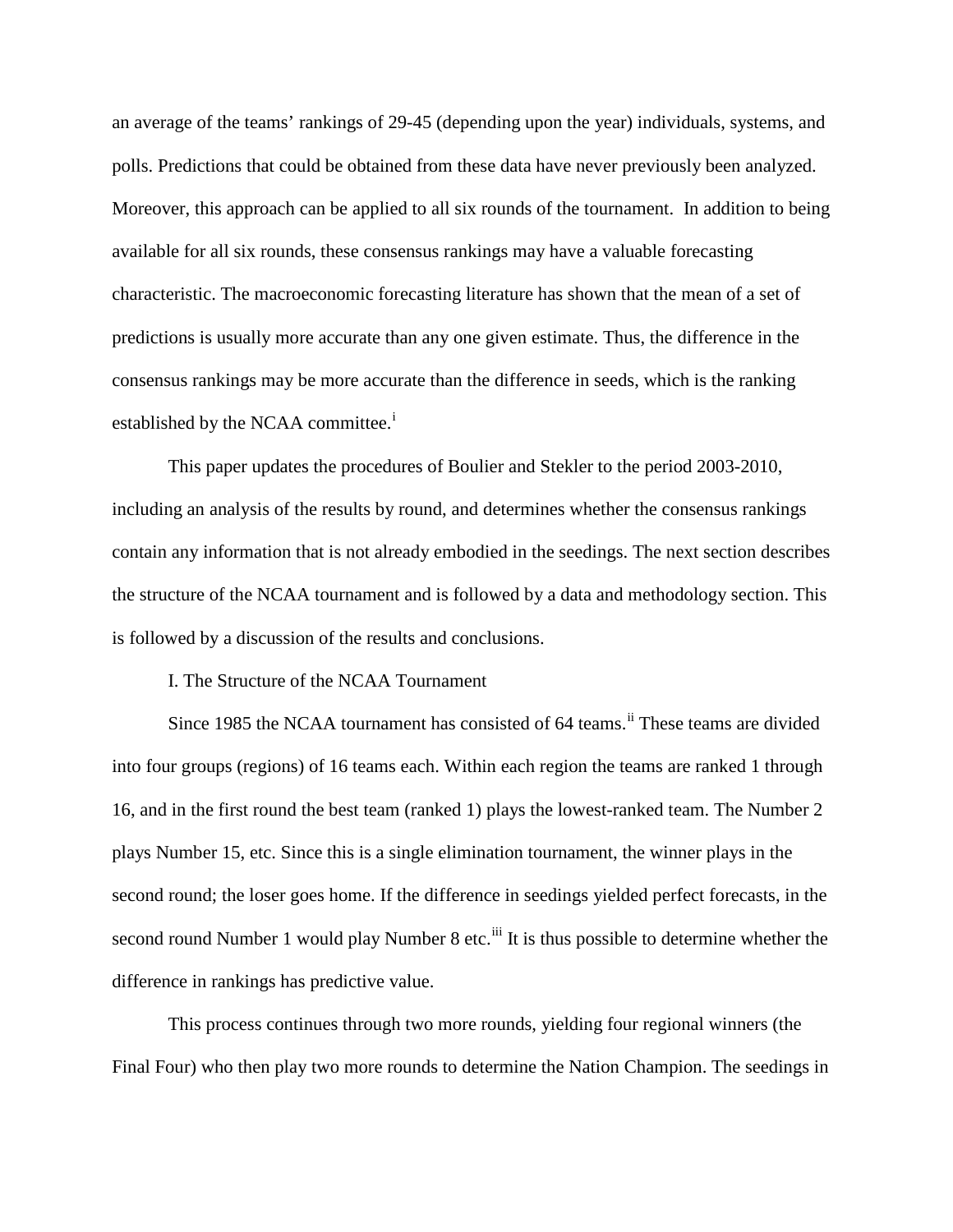the regional rounds cannot be used in making predictions for these final two rounds because they only refer to the team rankings in each region and do not measure the overall difference in the abilities of these teams. Thus the Boulier-Stekler method of using the difference in ranks as a forecast of the winner cannot be used in these rounds, but the consensus rankings do provide this information.

### II. Literature Review

A number of different methods for predicting the winner of a game in the NCAA tournament have been proposed. These predictors include a variety of information about the teams' performance during the regular season and various ratings systems. (See Carlin, 1996; Harville, 2001; Caudill, 2003; Kvam and Sokol, 2006). Currently, a frequently used methodology has been to use the difference in seeds either as a predictor by itself or in models which predict the probability that the better seeded team will win (Schwertmann et al., 1991; Schwertmann et al., 1996; Boulier and Stekler, 1999; Jacobson and King, 2009).

Boulier and Stekler presented two sets of results. The first was descriptive and provided information about the winning percentage by rank and the overall result that higher-ranked teams defeated lower-ranked opponents 73.5% of the time. These results were obtained by aggregating the results over the first four rounds of the tournament. The statistical method was a probit function, in which the outcome of a discrete event, (winning or losing), was related to the difference in the seeds of the two teams. This approach was applied in pseudo real time by recursively estimating the probits and evaluating the forecasts using the Brier Score.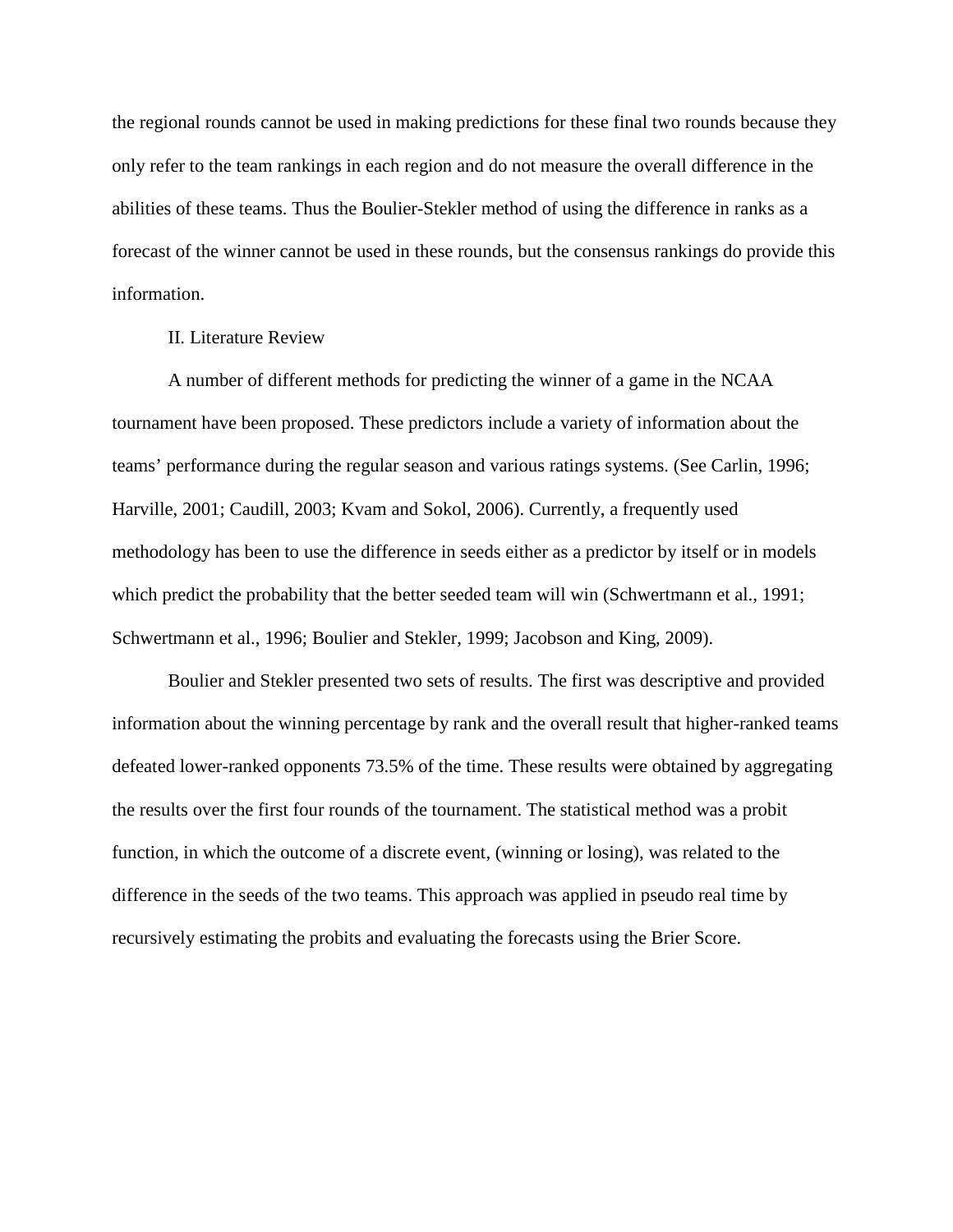III. Data and Methodology

A. Data

The data cover the NCAA tournaments of  $2003-2010^{iv}$ . The seedings and the outcomes of the games were obtained from the NCAA Web site. The second set of data is the consensus (average) rankings of each Division I team obtained from 29-45 individuals, systems, and polls. These rankings are gathered by Kenneth Massey and are archived on his web site, *www.masseyratings.com*. The rankings that are used in this analysis were those that were available just before each NCAA tournament began.

B. Methodology

The methodology used in this analysis is similar to that of Boulier and Stekler. We first calculated the percentage of times when the better rated team won. This was done for both the seedings and the consensus rankings, yielding the descriptive statistics. A variation of the earlier procedure was to calculate these percentages for each round not just for the entire tournament as was done by Boulier and Stekler.

In order to establish the relationship between the difference in seedings (consensus rankings) and the probability that the better ranked team wins, we use probit models. These probits were calculated for the entire tournament and for each of the rounds.<sup> $v$ </sup> A probit model relates the probability that a discrete event (winning or losing) is explained by either the difference in tournament seedings or the difference in consensus rankings.

Formally, the probit model is written as:  $Pr(y=1|x) = \Phi(xb)$ , where  $\Phi$  is the standard cumulative normal probability distribution;  $y = 1$  is a win; the x<sub>i</sub>s are the explanatory variables, the difference in seedings and consensus rankings; and a one unit change in x increases the probability of a win by b units.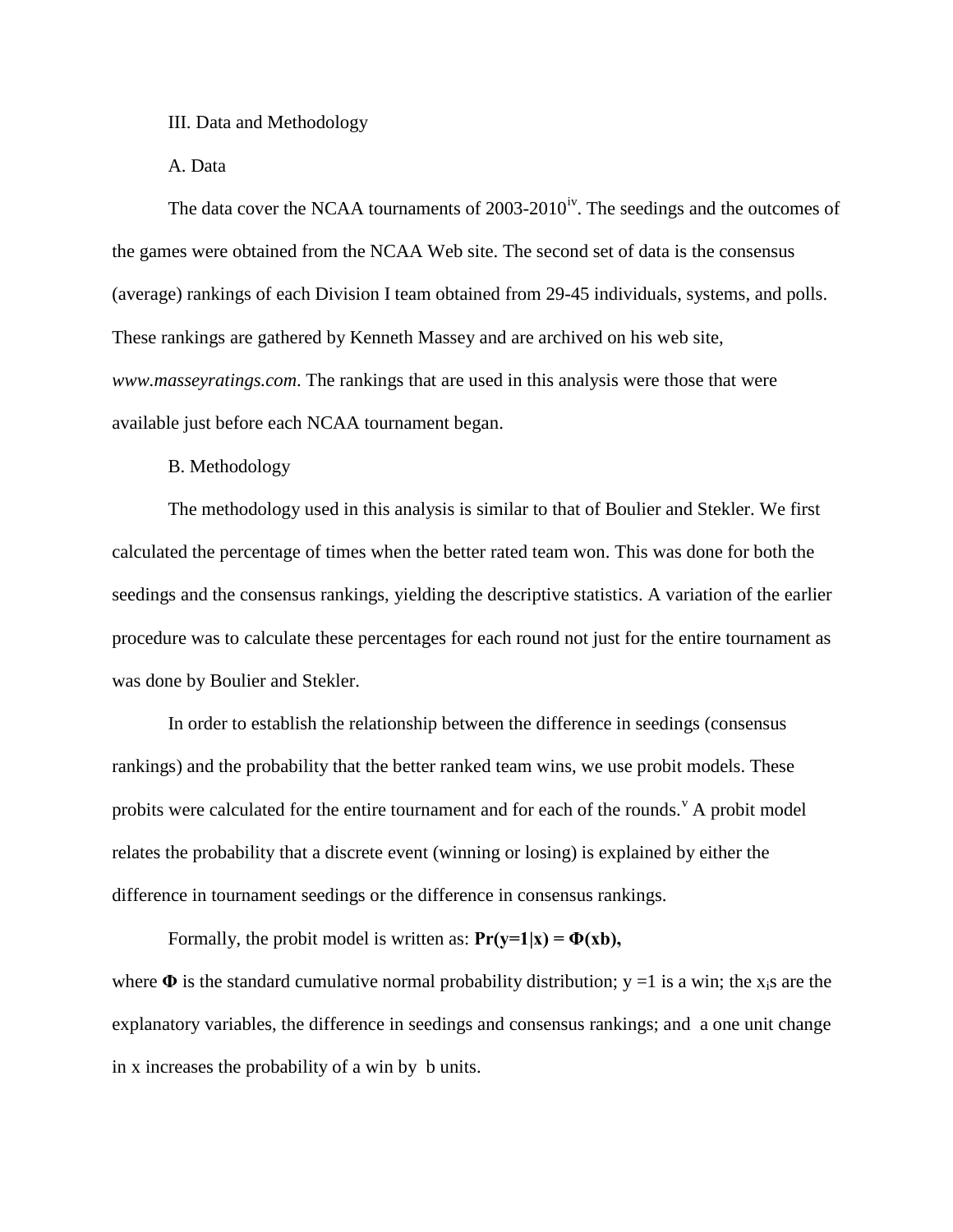### IV. Results

There were 504 games in the eight tournaments between 2003 and 2010, with 480 occurring in the first four rounds. The seedings and consensus rankings data were both available for only the 480 games in these rounds. In all but 21 of these 480 games, both rankings agreed on which team was considered better. These differences primarily occurred in the first round and involved the teams seeded eighth (seventh) playing the ninth (tenth) seed.

In the first four rounds, forecasts based on the difference in the consensus rankings were slightly more accurate but not significantly different than those based on the difference of the seeds, 73.8% versus 72.3% (Table 1). In Rounds 1-3, both measures provide predictions that are significantly different from chance but in Round 4, the Regional Championship, neither measure was significantly better than chance.

Only the consensus rankings were available for Rounds 5 and 6, the Final Four and Tournament Championship games. Those results are mixed. The results for Round 5, when 12 of the favored 16 favored teams won, are significantly different from zero; those for Round 6 are no better than chance, i.e. 5 of 8. If the results for those two rounds are combined, the better ranked team won 17 of the 24 games which is significantly better than chance. However, if the results based on the difference in consensus rankings for Rounds 4-6 are combined, the results, once again are not significant. $\overline{v}$ 

One explanation for the difference in the results for Rounds1-3 and those for Rounds 4-6 is that the teams in the later rounds are more comparable in quality, thus making forecasting more difficult. The difference in rankings based on either set of rankings is much smaller in the later rounds. (Table 2). $vii$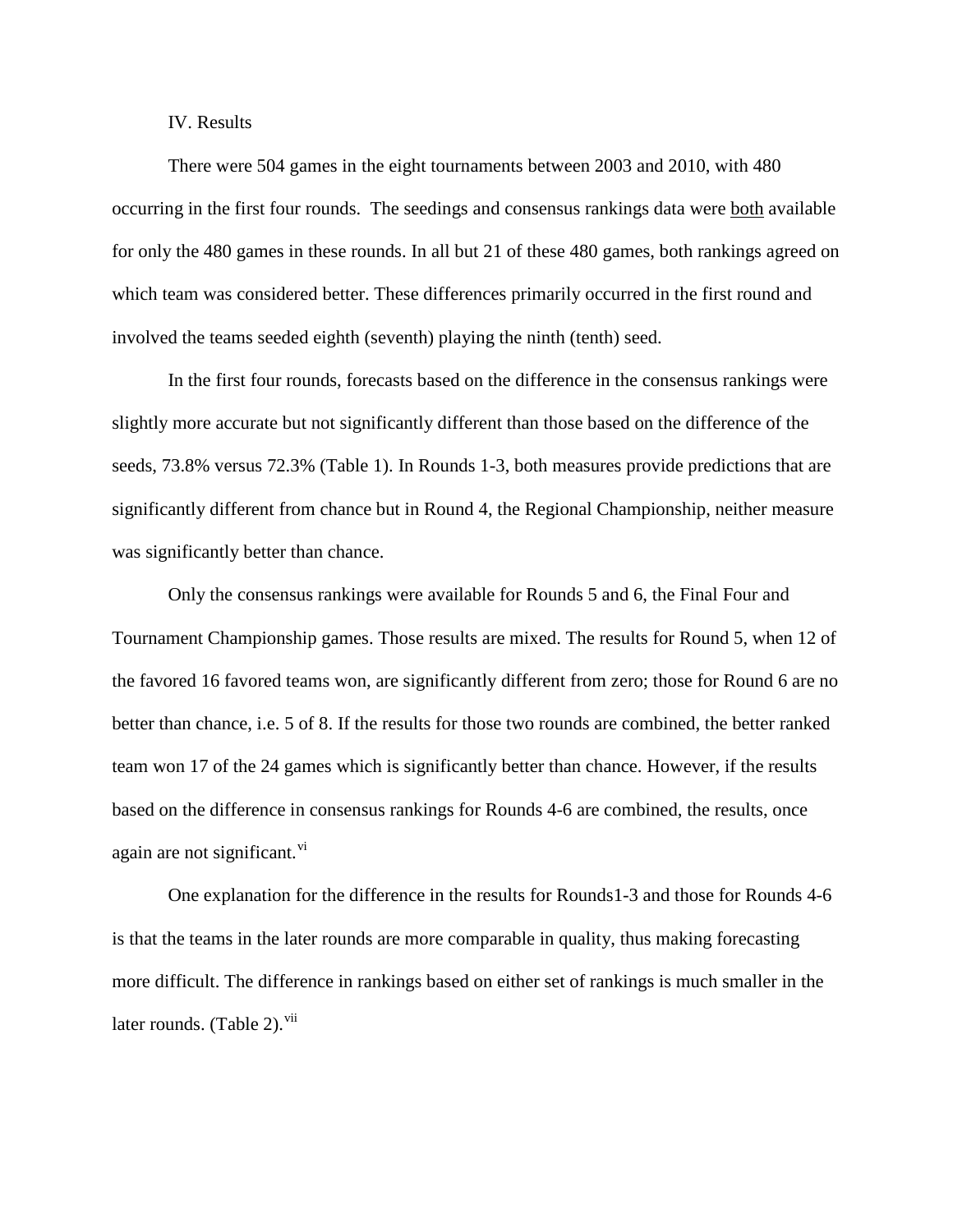The probits (presented in Table 3) related the outcomes of the game to the differences in the two types of rankings. The results are similar to the descriptive findings. Using the difference in either ranking, the relationship is significant and has the appropriate sign in each of the first three rounds. The relationship does not hold in the later rounds. Moreover, the availability of the consensus rankings does not contribute substantially to the information in the seedings and vice versa.<sup>[viii](#page-13-7)</sup> However, it should be noted that the consensus rankings were slightly more accurate and were available for the later rounds.

### V. Conclusion

Using data for 2003-2010, this paper evaluated the Boulier-Stekler methodology, derived from another set of tournaments, for predicting the winners in the NCAA Tournaments. We showed that this approach was successful in predicting the overall winners and those of the first three rounds. Its record was no better than chance in the fourth Round.

Because these data were not available for the Final Four and Championship games, we also evaluated another set of data that was available for all six rounds. These data consisted of the average rankings of analysts, etc. We showed that the consensus rankings were slightly more accurate than the seedings in the early games, but had the same limitations as the seedings in the later rounds. We also showed that the quality of the teams, as measured by the consensus rankings, were more similar in those later games, thus making predictions more difficult.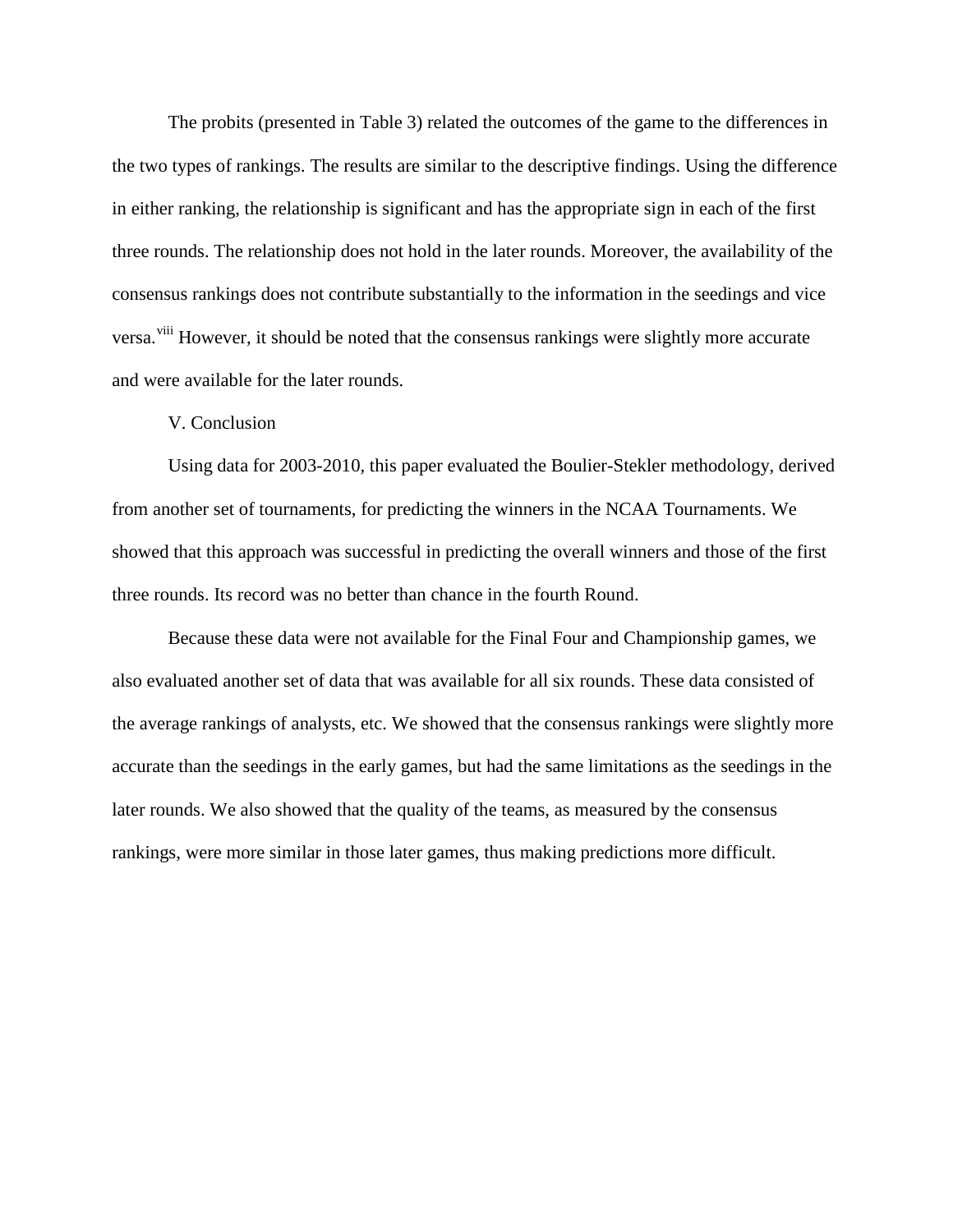| Table 1: Percentage of Time Better Ranked Team Won; |                 |      |           |  |  |  |  |  |
|-----------------------------------------------------|-----------------|------|-----------|--|--|--|--|--|
| By Seed and Consensus Rankings, By Round            |                 |      |           |  |  |  |  |  |
|                                                     |                 | Seed | Consensus |  |  |  |  |  |
| <b>Overall</b>                                      | Number of Games | 480  | 504       |  |  |  |  |  |
|                                                     | $\%$            | 72.3 | $73.6^a$  |  |  |  |  |  |
| Round 1                                             | Number of Games | 256  | 256       |  |  |  |  |  |
|                                                     | $\%$            | 75.8 | 77.7      |  |  |  |  |  |
| Round 2                                             | Number of Games | 128  | 128       |  |  |  |  |  |
|                                                     | $\%$            | 68.8 | 71.1      |  |  |  |  |  |
| Round 3                                             | Number of Games | 64   | 64        |  |  |  |  |  |
|                                                     | $\%$            | 75.0 | 75.0      |  |  |  |  |  |
| Round 4                                             | Number of Games | 32   | 32        |  |  |  |  |  |
|                                                     | $\%$            | 53.1 | 50.0      |  |  |  |  |  |
| Round 5                                             | Number of Games | N/A  | 16        |  |  |  |  |  |
|                                                     | $\%$            | N/A  | 75.0      |  |  |  |  |  |
| Round 6                                             | Number of Games | N/A  | 8         |  |  |  |  |  |
|                                                     | %               | N/A  | 62.5      |  |  |  |  |  |

a. The winning percentage for the 480 Round 1-4 games was 73.8%.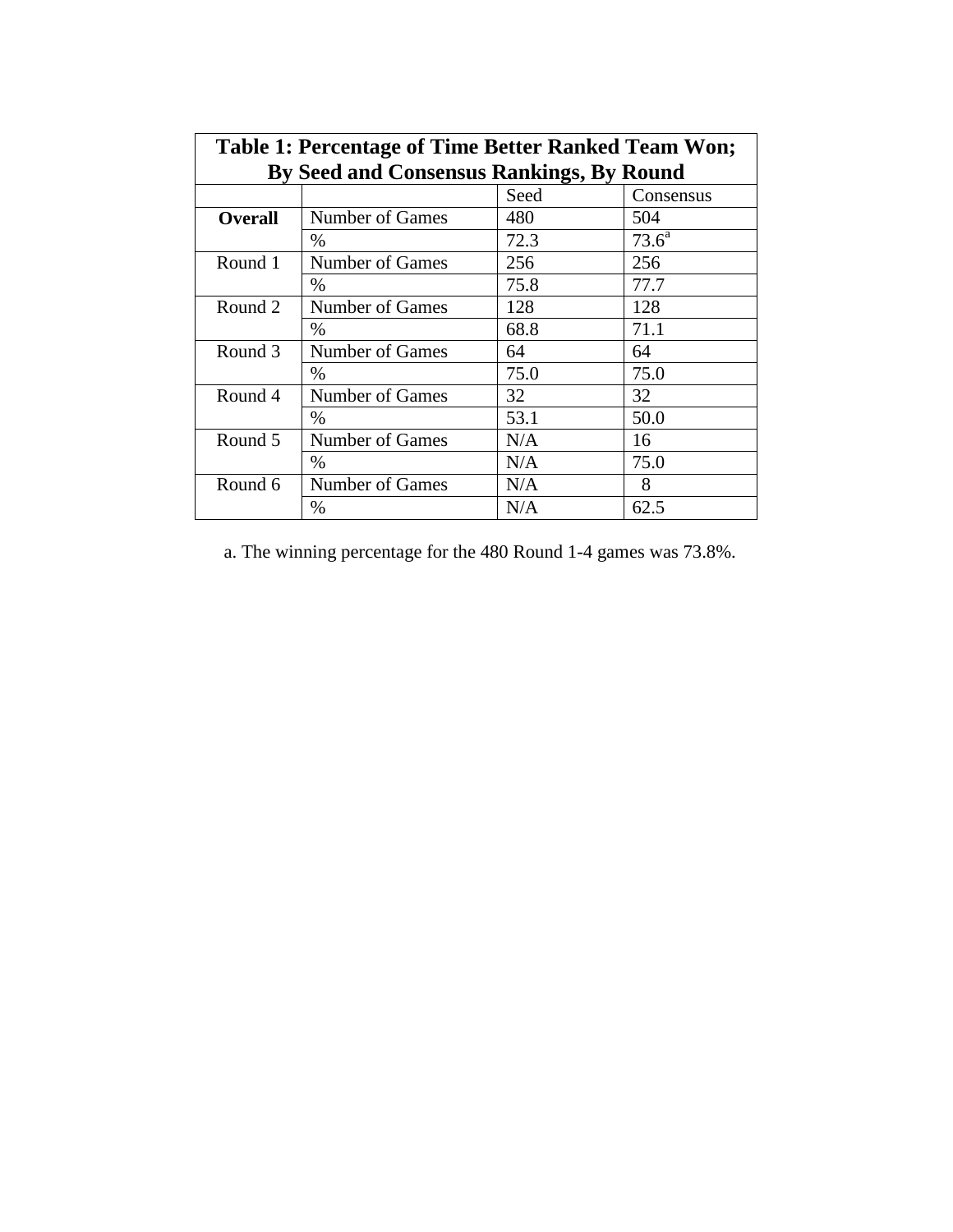| Table 2<br><b>Magnitude of Difference in Seedings and</b><br><b>Consensus Rankings by Round</b> |          |           |  |  |  |  |
|-------------------------------------------------------------------------------------------------|----------|-----------|--|--|--|--|
|                                                                                                 | Seedings | Consensus |  |  |  |  |
|                                                                                                 |          | Rankings  |  |  |  |  |
| Round 1                                                                                         | 8        | 62        |  |  |  |  |
| Round 2                                                                                         | 5.6      | 25        |  |  |  |  |
| Round 3                                                                                         | 4.2      | 16        |  |  |  |  |
| Round 4                                                                                         | 2.7      | 11        |  |  |  |  |
| Round 5                                                                                         | N/A      | 7.6       |  |  |  |  |
| Round 6                                                                                         | N/A      | 4.8       |  |  |  |  |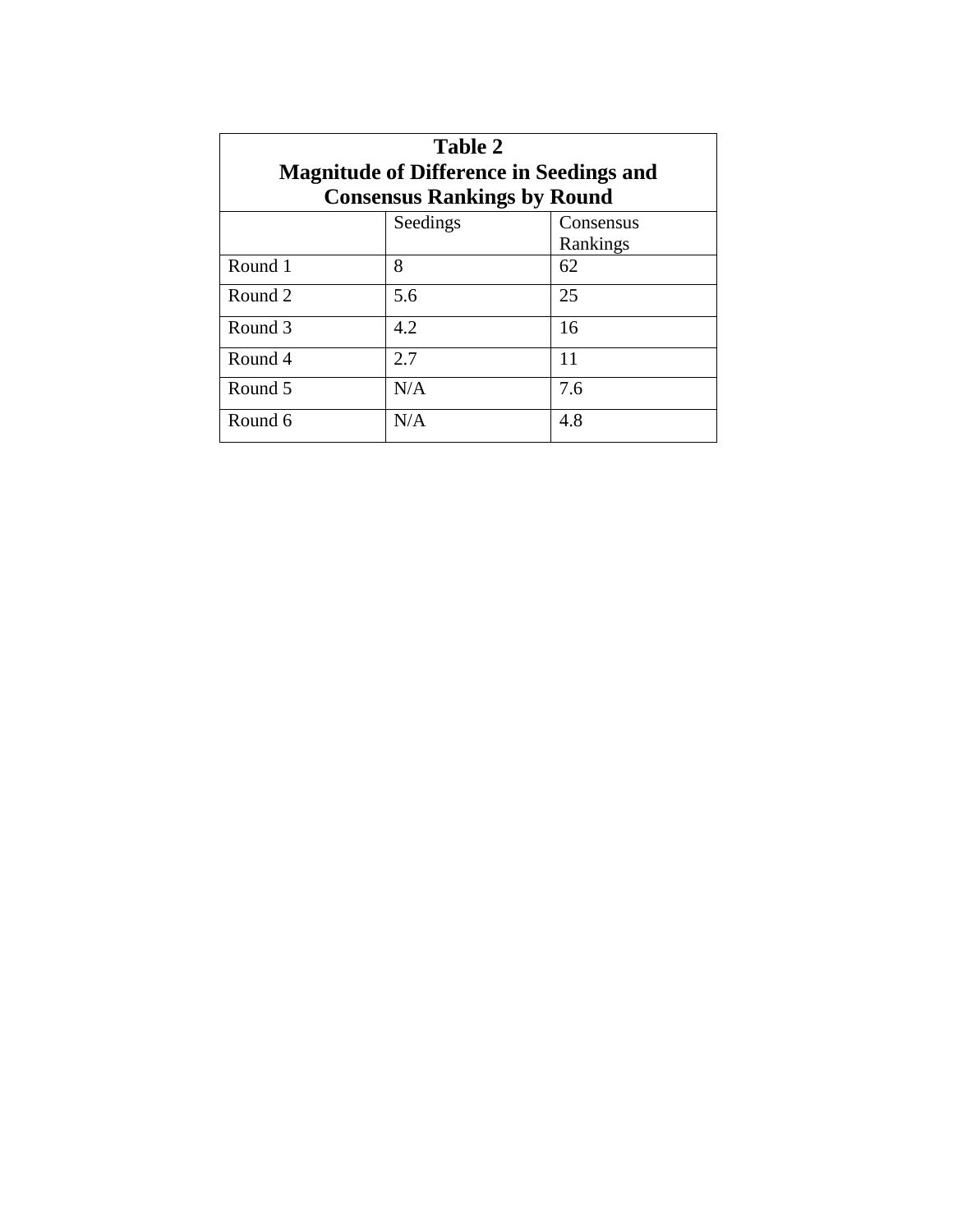| <b>Table 3: Probit</b><br>Estimates <sup>a</sup> |         |                  |                   |  |  |  |  |
|--------------------------------------------------|---------|------------------|-------------------|--|--|--|--|
| Overall                                          |         |                  |                   |  |  |  |  |
| Diff                                             | $-0.14$ |                  | $-0.05$           |  |  |  |  |
| seed                                             | (8.40)  |                  | (1.62)            |  |  |  |  |
| Diff<br>consensus                                |         | $-0.02$<br>(6.4) | $-0.01$<br>(3.09) |  |  |  |  |

|           | Round 1 |         |         | Round 2 |         |         | Round 3 |         |         |  |
|-----------|---------|---------|---------|---------|---------|---------|---------|---------|---------|--|
| Diff      | $-.015$ |         | $-0.06$ | $-0.12$ |         | 0.009   | $-0.21$ |         | $-0.14$ |  |
| seed      | 7.64)   |         | (1.23)  | (2.63)  |         | (0.166) | (2.37)  |         | (0.96)  |  |
|           |         |         |         |         |         |         |         |         |         |  |
| Diff      |         | $-0.02$ | $-0.01$ |         | $-0.04$ | $-0.04$ |         | $-0.05$ | $-0.02$ |  |
| consensus |         | (6.40)  | (2.25)  |         | (4.53)  | (3.72)  |         | (2.80)  | (0.73)  |  |
|           |         |         |         |         |         |         |         |         |         |  |

|                   | Round 4          |                   |                   | Round 5   |                   |           | Round 6   |                |           |
|-------------------|------------------|-------------------|-------------------|-----------|-------------------|-----------|-----------|----------------|-----------|
| Diff<br>seed      | $-0.1$<br>(0.88) |                   | 0.062<br>(0.030)  | <b>NA</b> |                   | <b>NA</b> | <b>NA</b> |                | <b>NA</b> |
| Diff<br>consensus |                  | $-0.03$<br>(1.01) | $-0.04$<br>(0.86) |           | $-0.03$<br>(0.93) |           |           | 0.04<br>(0.38) |           |

a. The number in parentheses is the t-ratio.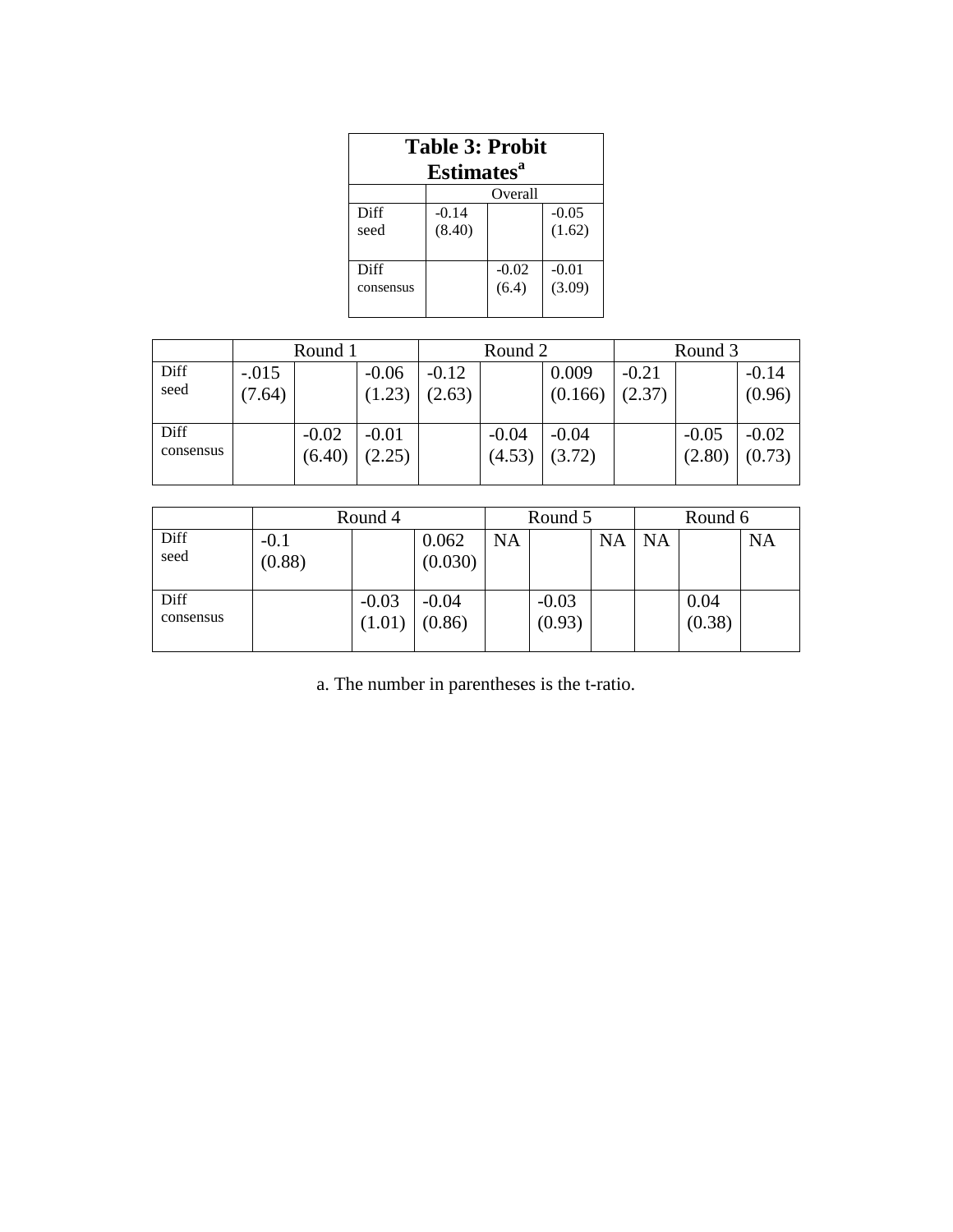#### Bibliography

Boulier, B. and Stekler, H. O., (1999). Are Sports Seedings Good Predictors?: An Evaluation, *International Journal of Forecasting*, 15, 83-91.

Carlin, B. P., (1996). Improved NCAA Basketball Tournamant Modeling via Point Spread and Team Strength Information, *The American Statistician*, 50, 39-43.

Caudill, S. B., (2003). Predicting Discrete Outcomes with the Maximum Score Estimator: The Case of the NCAA Men's Basketball Tournament, *International Journal of Forecasting*, 19, 313-317.

Clair, B. and Letscher, D., (2007). Optimal Strategies for Sports Betting Pools, *Operations Research*, 55, 1163-1177.

Harville, D. A., (2003). The Selection or Seeding of College Basketball or Football Teams for Postseason Competition, Journal of the American Statistical Association, 98,17-27.

Jacobson, S. H. and King, D.M., (2009). Seeding in the NCAA Men's Basketball Tournament:

When is a Higher Seed Better?,The Journal of Gambling Business and Economics, 3, 63-87.

Kaplan, E. H. and Garska, S. J., (2001). March Madness and the Office Pool, *Management Science, 47*, 369-382.

Kvam, P. and Sokol, S. J., (2006). A Logisitic Regression/Markov Chain Model for NCAA Basketball, *Naval Research Logistics*, 53,788-803.

Metrick, A., (2001). March Madness? Strategic Behavior in NCAA Basketball Tournament Betting Pools, Journal of Economic Behavior and Organization, 30, 159-172.

Schwertman, N. C., McCready, T. A. and Howard, L., (1991). Probability Models for the NCAA Regional Basketball Tournaments, *The American Statistician*, 45, 35-38.